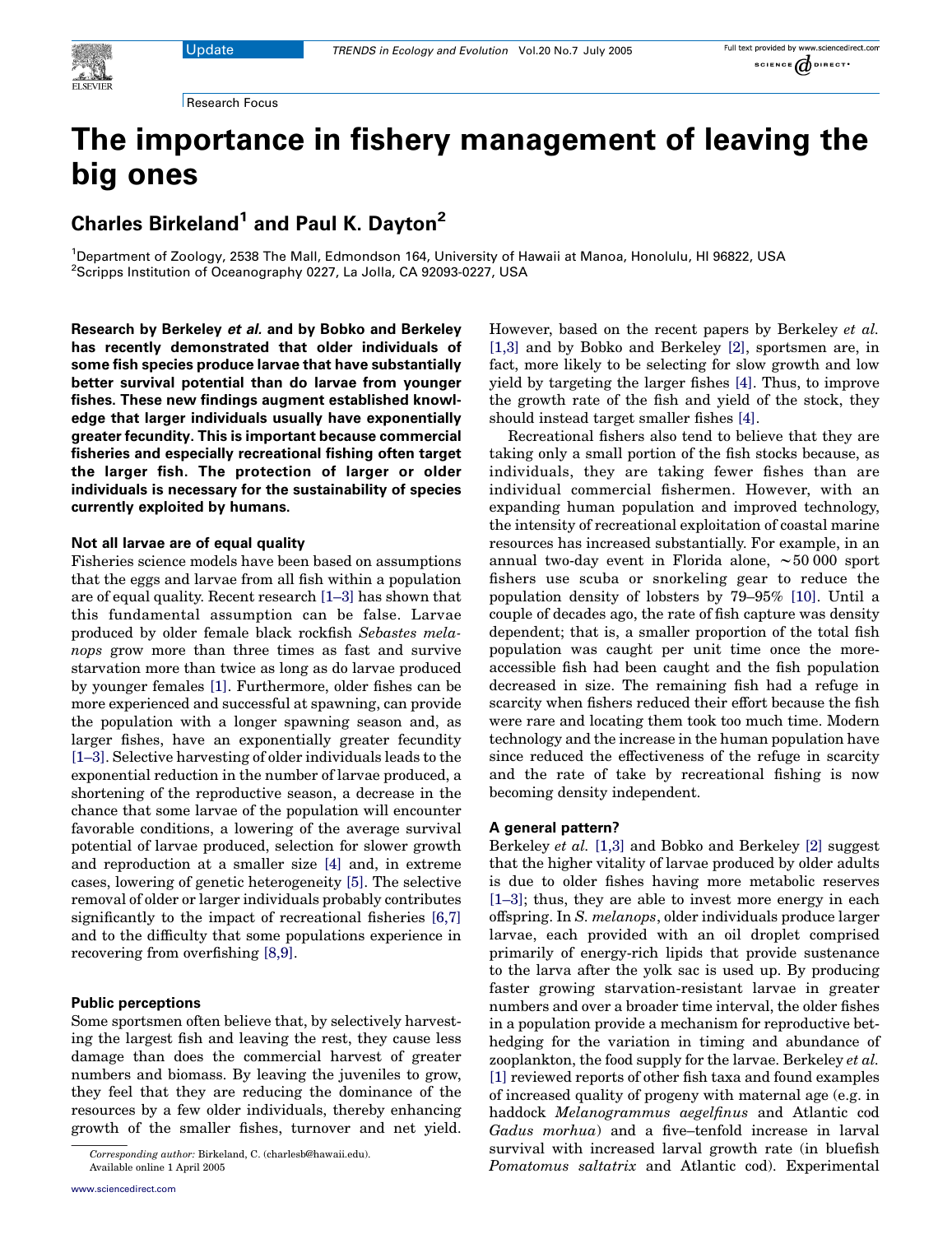<span id="page-1-0"></span>studies have shown that some invertebrates also share these traits. For example, larvae from larger bryozoan colonies can have 300% greater survival potential than can larvae from smaller colonies [\[11\].](#page-2-0)

These initial studies by Berkeley et al. [1,3] and Bobko and Berkeley [2] and the publications that they cite indicate that the importance of older or larger individuals in fish and invertebrate populations might be crucial for the maintenance of resource stocks. The preliminary conclusions should be tested over a wide range of fish and invertebrate species. However, larval quality is unlikely to increase with age for all species of fish. It might be that there are no such differences in vitality of larvae from adults of different ages or sizes of short-lived fish or invertebrate species that reproduce only twice or a few times in their lives, or in pelagic species with more rapid population turnover (e.g. skipjack tuna Katsuwonus pelamis and mahimahi Coryphaena hippurus). It might be that it is only longer lived species that are most vulnerable to fishing pressure selective on the larger and older individuals.

## Additional benefits of the larger ones

Even after successful recruitment, the larger individuals in a population can enhance the survival and reproductive success of the next generation. In some fishes, especially groupers, the young learn the route to spawning aggregations by following the more-experienced adults. Thus, as individual fishes of many species travel long distances to spawn in large aggregations, the selective removal of the larger adults could disrupt the reproductive process of the population as a whole.

Harvesting the larger individuals can also have ecological effects. By selectively removing the apex predators and higher trophic levels, entire food webs are reduced, changing the structure of the fish community and causing cascading ecosystem effects [\[12\].](#page-2-0) Even at lower trophic levels, the removal of larger herbivorous species and individuals within a species can also have large-scale effects on the benthic coastal ecosystems. For example, the biomass of parrotfishes each  $\langle 20 \text{ cm} \rangle$  in length has a different effect on the benthos than does the same biomass of parrotfishes each  $>20$  cm length, because the smaller individuals do not excavate the substratum [\[13\]](#page-2-0). For example, in Bonaire, Netherlands Antilles, the larger parrotfishes can remove 7 kg m<sup>-2</sup> y<sup>-1</sup> from the shallow reef network, whereas the erosion by smaller parrotfishes is negligible [\[13\]](#page-2-0).

Selective fishing pressure on the larger (older) individuals of fishes over recent decades has caused the rapid evolution of decreased body size and fecundity of some harvested fishes [\[14\].](#page-2-0) An evolutionary change more insidious than the reduction in body size and fecundity is the reduction of genetic heterogeneity. Hauser  $et$   $al.$  [5] used microsatellite analyses to document a significant decline in genetic diversity of a New Zealand snapper Pagrus auratus population during the overharvesting of larger individuals. By using this example, Hauser *et al.* [5] demonstrated how marine fish stocks are vulnerable to the loss of genetic variability, potentially leading to reduced adaptability, population productivity and persistence when the older members of the fish population are removed. The public and recreational fishers might see many medium-sized fishes in the population and perceive that the fish population is doing well and that there is no cause for concern. Hauser et al. [5] showed that the effective population size that determines the genetic properties of the population can be orders of magnitude smaller than the census population size perceived by the public and by the recreational and commercial fishers. This is especially true of sequential hermaphrodites.

Older fishes are usually also larger, and fecundity also increases exponentially with size. On average, a six-yearold S. melanops lays 374 fertilized eggs  $g^{-1}$  whereas a 16-year-old lays 549 eggs  $g^{-1}$  [2]. Thus, the reproductive potential of populations is disproportionately affected when fishermen target large individuals. This is especially true of sequential hermaphrodites, where all the larger individuals might be of a single sex; thus, any reduction in their number would severely limit the reproductive potential of the population.

### What should we be doing?

We need to focus on protecting the larger or older individuals of long-lived fish species rather than concentrating on regulating the total numbers harvested from the population. Hawaiians traditionally used slot limits for more vulnerable species; for example, harvesting intermediate-sized moi Polydactylus sexfilis adults rather than taking the juveniles or large females. They apparently had an understanding of the importance of large females in the breeding stock. Present-day spearfishermen could also be encouraged to take intermediatesized fishes. However, some fishing equipment, such as nets and hook-and-line, do not enable selection before taking, and fishes are harmed, often fatally,as a result of the use of catch-and-release methods. Berkeley et al. [3] conclude that the preservation of old-growth age structure in long-lived fishes can only be achieved by the establishment of networks of marine reserves.

Johannes pointed out that data-less resource management was the most effective approach to the complex and unpredictable interactions of resource management [\[15\]](#page-2-0). The information that is necessary to evaluate potential replenishment of marine resources relies not on statistical analyses of surveys of the population densities of stock or assessments of the catch-per-unit effort, but on the straightforward observation of whether the big ones are still there.

#### References

- 1 Berkeley, S.A. et al. (2004) Maternal age as a determinant of larval growth and survival in a marine fish, Sebastes melanops. Ecology 85, 1258–1264
- 2 Bobko, S.J. and Berkeley, S.A. (2004) Maturity, ovarian cycle, fecundity, and age-specific parturition of black rockfish (Sebastes melanops). Fish. Bull. 102, 418–429
- 3 Berkeley, S.A. et al. (2004) Fisheries sustainability via protection of age structure and spatial distribution of fish populations. Fisheries 29, 23–32
- 4 Conover, D.O. and Munch, S.B. (2002) Sustaining fisheries yields over evolutionary time scales. Science 297, 94–96
- 5 Hauser, L. et al. (2002) Loss of microsatellite diversity and low